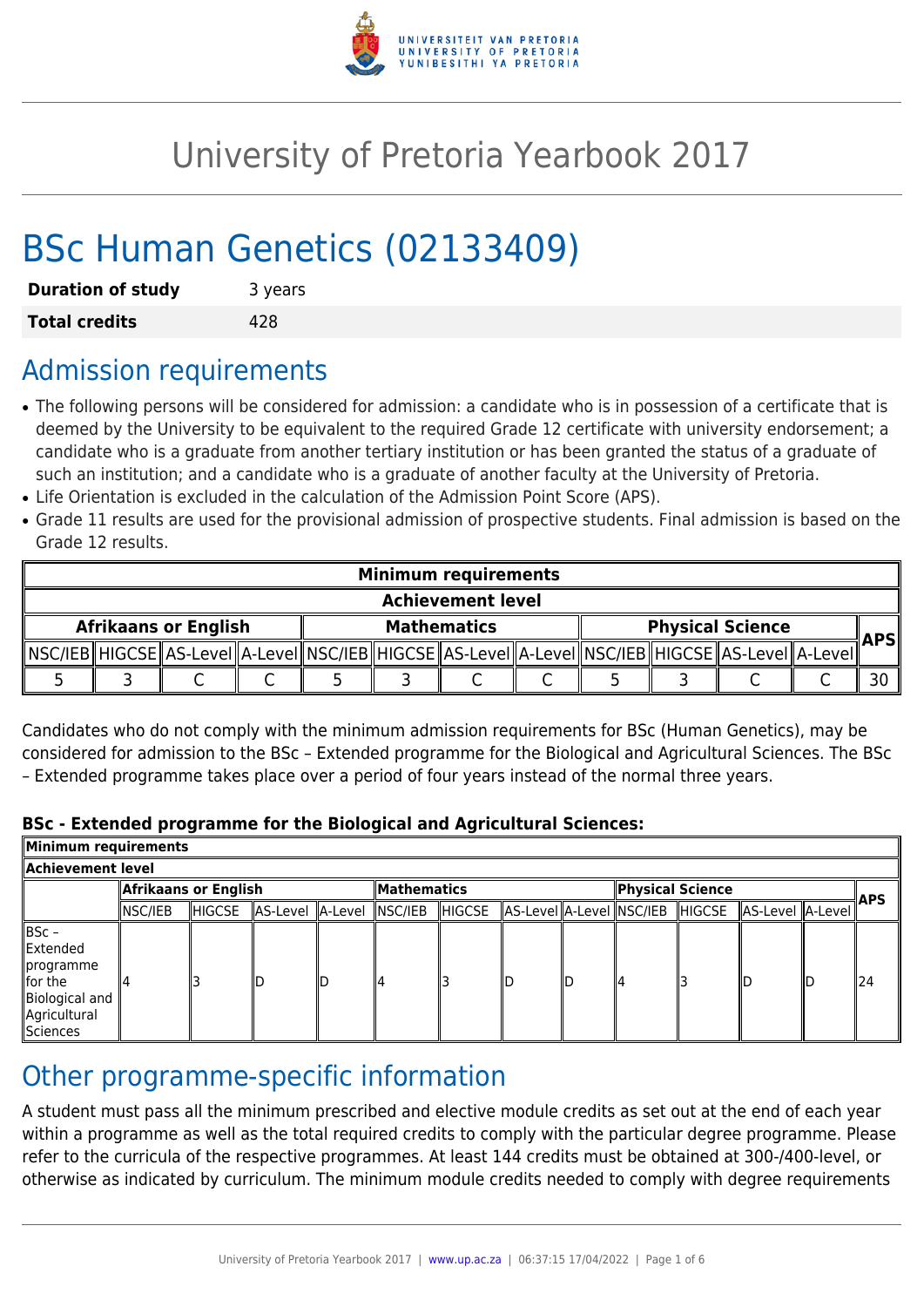

is set out at the end of each study programme. Subject to the programmes as indicated a maximum of 150 credits will be recognised at 100-level. A student may, in consultation with the Head of Department and subject to the permission by the Dean, select or replace prescribed module credits not indicated in BSc three-year study programmes to the equivalent of a maximum of 36 module credits.

It is important that the total number of prescribed module credits is completed during the course of the study programme. The Dean may, on the recommendation of the Head of Department, approve deviations in this regard. Subject to the programmes as indicated in the respective curricula, a student may not register for more than 75 module credits per semester at first-year level subject to permission by the Dean. A student may be permitted to register for up to 80 module credits in a the first semester during the first year provided that he or she obtained a final mark of no less than 70% for grade 12 Mathematics and achieved an APS of 34 or more in the NSC.

Students who are already in possession of a bachelor's degree, will not receive credit for modules of which the content overlap with modules from the degree that was already conferred. Credits will not be considered for more than half the credits passed previously for an uncompleted degree. No credits at the final-year or 300- and 400-level will be granted.

The Dean may, on the recommendation of the programme manager, approve deviations with regard to the composition of the study programme.

Please note: Where elective modules are not specified, these may be chosen from any modules appearing in the list of modules.

It remains the student's responsibility to acertain, prior to registration, whether they comply with the prerequisites of the modules they want to register for.

The prerequisites are listed in the Alphabetical list of modules.

# Promotion to next study year

A student will be promoted to the following year of study if he or she passed 100 credits of the prescribed credits for a year of study, unless the Dean on the recommendation of the head of department decides otherwise. A student who does not comply with the requirements for promotion to the following year of study, retains the credit for the modules already passed and may be admitted by the Dean, on recommendation of the head of department, to modules of the following year of study to a maximum of 48 credits, provided that it will fit in with both the lecture and examination timetable.

### **General promotion requirements in the faculty**

All students whose academic progress is not acceptable can be suspended from further studies.

- A student who is excluded from further studies in terms of the stipulations of the abovementioned regulations, will be notified in writing by the Dean or Admissions Committee at the end of the relevant semester.
- A student who has been excluded from further studies may apply in writing to the Admissions Committee of the Faculty of Natural and Agricultural Sciences for re-admission.
- Should the student be re-admitted by the Admissions Committee, strict conditions will be set which the student must comply with in order to proceed with his/her studies.
- Should the student not be re-admitted to further studies by the Admissions Committee, he/she will be informed in writing.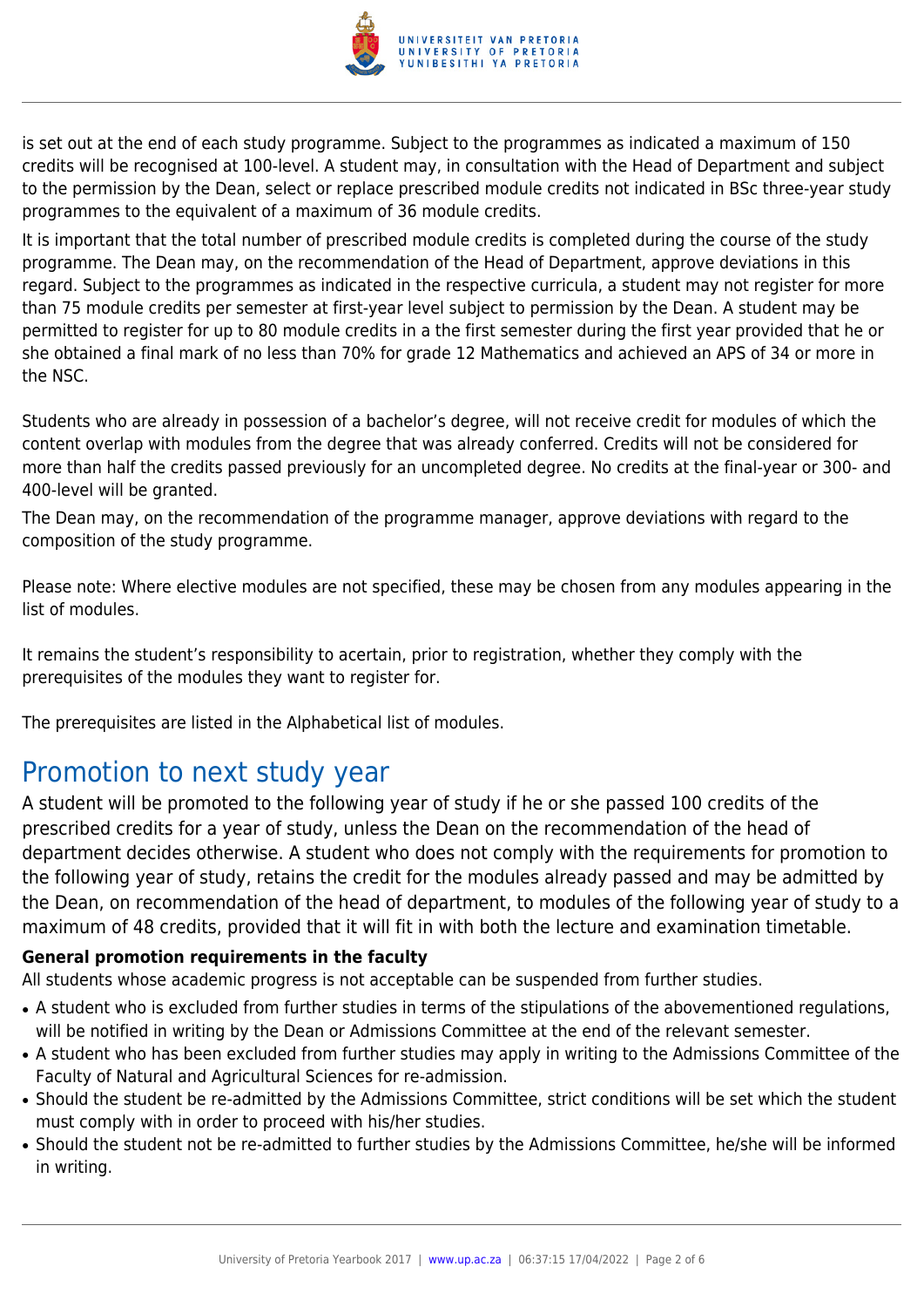

- Students who are not re-admitted by the Admissions Committee have the right to appeal to the Senior Appeals Committee.
- Any decision taken by the Senior Appeals Committee is final.

# Pass with distinction

A student obtains his or her degree with distinction if all prescribed modules at 300-level (or higher) are passed in one academic year with a weighted average of at least 75%, and obtain at least a subminimum of 65% in each of the relevant modules.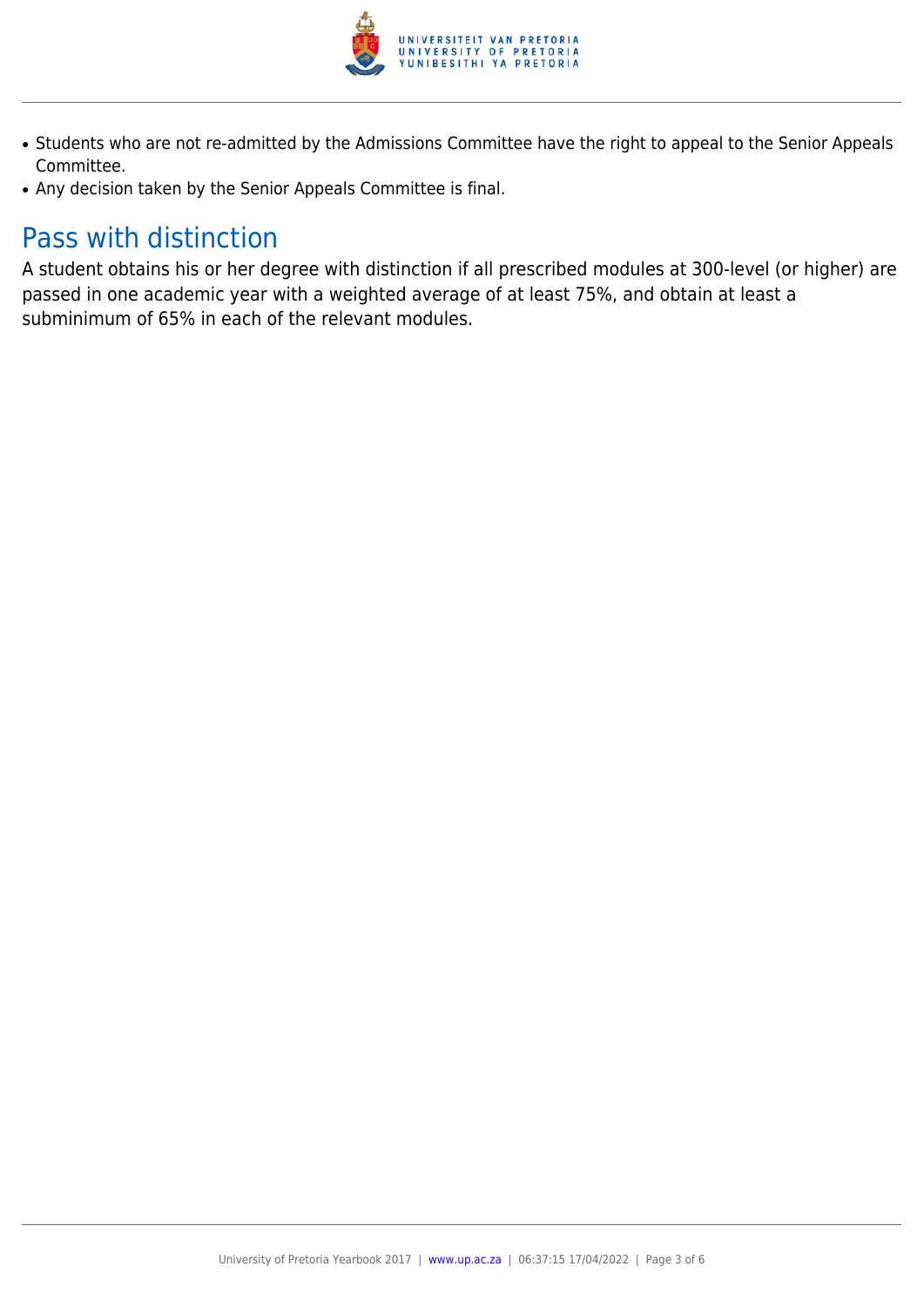

# Curriculum: Year 1

### **Minimum credits: 140**

### **Minimum credits:**

Fundamental  $= 12$ 

 $Core = 128$ 

### **Additional information:**

Students who do not qualify for AIM 102 must register for AIM 111 and AIM 121.

## **Fundamental modules**

[Academic information management 111](https://www.up.ac.za/parents/yearbooks/2017/modules/view/AIM 111) (AIM 111) - Credits: 4.00 [Academic information management 121](https://www.up.ac.za/parents/yearbooks/2017/modules/view/AIM 121) (AIM 121) - Credits: 4.00 [Language and study skills 110](https://www.up.ac.za/parents/yearbooks/2017/modules/view/LST 110) (LST 110) - Credits: 6.00 [Academic orientation 102](https://www.up.ac.za/parents/yearbooks/2017/modules/view/UPO 102) (UPO 102) - Credits: 0.00 [Academic information management 102](https://www.up.ac.za/parents/yearbooks/2017/modules/view/AIM 102) (AIM 102) - Credits: 6.00

# **Core modules**

[Biometry 120](https://www.up.ac.za/parents/yearbooks/2017/modules/view/BME 120) (BME 120) - Credits: 16.00 [Plant biology 161](https://www.up.ac.za/parents/yearbooks/2017/modules/view/BOT 161) (BOT 161) - Credits: 8.00 [General chemistry 117](https://www.up.ac.za/parents/yearbooks/2017/modules/view/CMY 117) (CMY 117) - Credits: 16.00 [General chemistry 127](https://www.up.ac.za/parents/yearbooks/2017/modules/view/CMY 127) (CMY 127) - Credits: 16.00 [Introductory genetics 161](https://www.up.ac.za/parents/yearbooks/2017/modules/view/GTS 161) (GTS 161) - Credits: 8.00 [Introduction to microbiology 161](https://www.up.ac.za/parents/yearbooks/2017/modules/view/MBY 161) (MBY 161) - Credits: 8.00 [Molecular and cell biology 111](https://www.up.ac.za/parents/yearbooks/2017/modules/view/MLB 111) (MLB 111) - Credits: 16.00 [Physics for biology students 131](https://www.up.ac.za/parents/yearbooks/2017/modules/view/PHY 131) (PHY 131) - Credits: 16.00 [Mathematics 134](https://www.up.ac.za/parents/yearbooks/2017/modules/view/WTW 134) (WTW 134) - Credits: 16.00 [Animal diversity 161](https://www.up.ac.za/parents/yearbooks/2017/modules/view/ZEN 161) (ZEN 161) - Credits: 8.00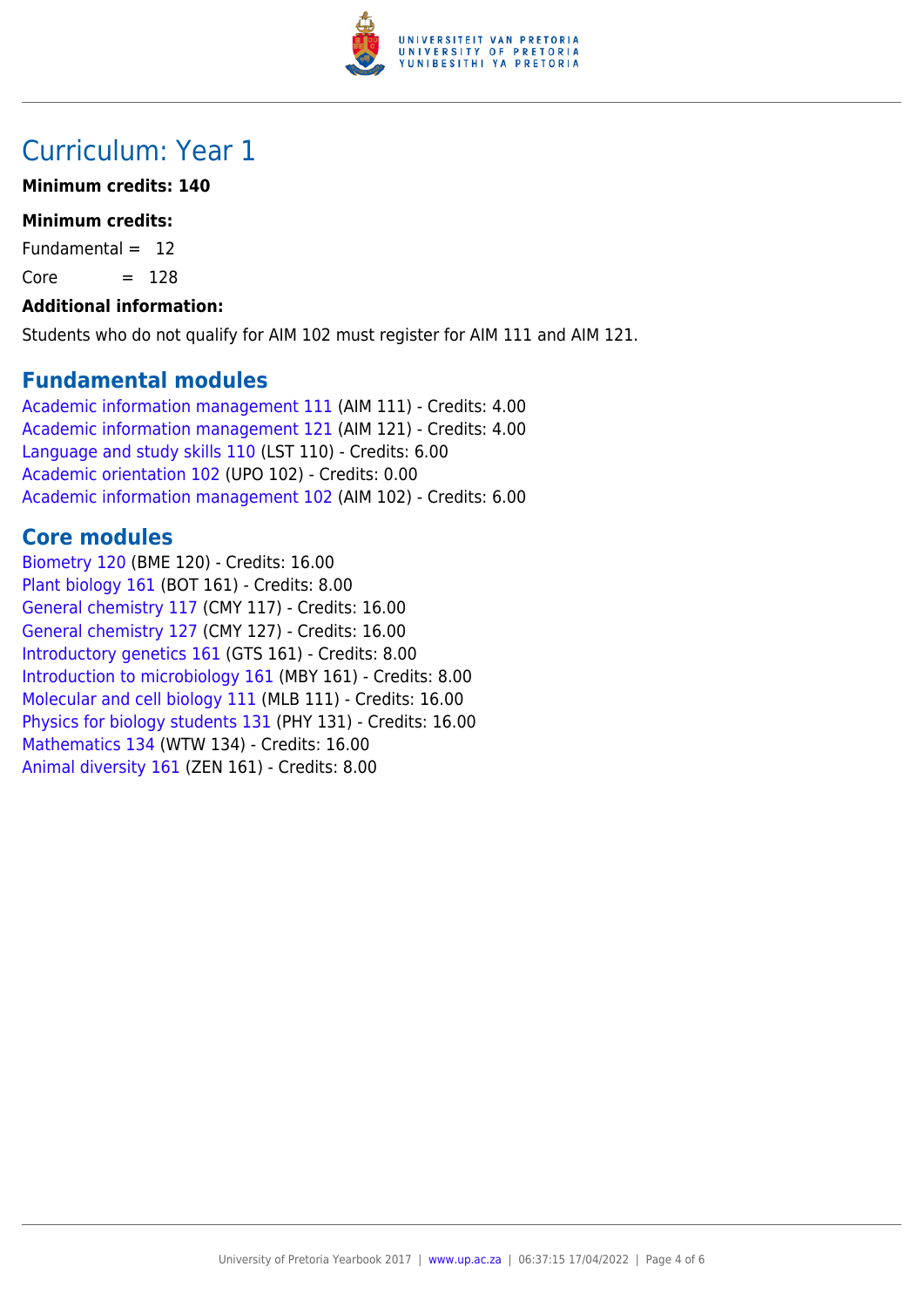

# Curriculum: Year 2

**Minimum credits: 144**

### **Minimum credits:**

 $Core = 144$ 

# **Core modules**

[Introduction to proteins and enzymes 251](https://www.up.ac.za/parents/yearbooks/2017/modules/view/BCM 251) (BCM 251) - Credits: 12.00 [Carbohydrate metabolism 252](https://www.up.ac.za/parents/yearbooks/2017/modules/view/BCM 252) (BCM 252) - Credits: 12.00 [Lipid and nitrogen metabolism 261](https://www.up.ac.za/parents/yearbooks/2017/modules/view/BCM 261) (BCM 261) - Credits: 12.00 [Biochemical principles of nutrition and toxicology 262](https://www.up.ac.za/parents/yearbooks/2017/modules/view/BCM 262) (BCM 262) - Credits: 12.00 [Introductory and neurophysiology 211](https://www.up.ac.za/parents/yearbooks/2017/modules/view/FLG 211) (FLG 211) - Credits: 12.00 [Circulatory physiology 212](https://www.up.ac.za/parents/yearbooks/2017/modules/view/FLG 212) (FLG 212) - Credits: 12.00 [Lung and renal physiology, acid-base balance and temperature 221](https://www.up.ac.za/parents/yearbooks/2017/modules/view/FLG 221) (FLG 221) - Credits: 12.00 [Digestion, endocrinology and reproductive systems 222](https://www.up.ac.za/parents/yearbooks/2017/modules/view/FLG 222) (FLG 222) - Credits: 12.00 [Molecular genetics 251](https://www.up.ac.za/parents/yearbooks/2017/modules/view/GTS 251) (GTS 251) - Credits: 12.00 [Genetic diversity and evolution 261](https://www.up.ac.za/parents/yearbooks/2017/modules/view/GTS 261) (GTS 261) - Credits: 12.00 [Bacteriology 251](https://www.up.ac.za/parents/yearbooks/2017/modules/view/MBY 251) (MBY 251) - Credits: 12.00 [Mycology 261](https://www.up.ac.za/parents/yearbooks/2017/modules/view/MBY 261) (MBY 261) - Credits: 12.00